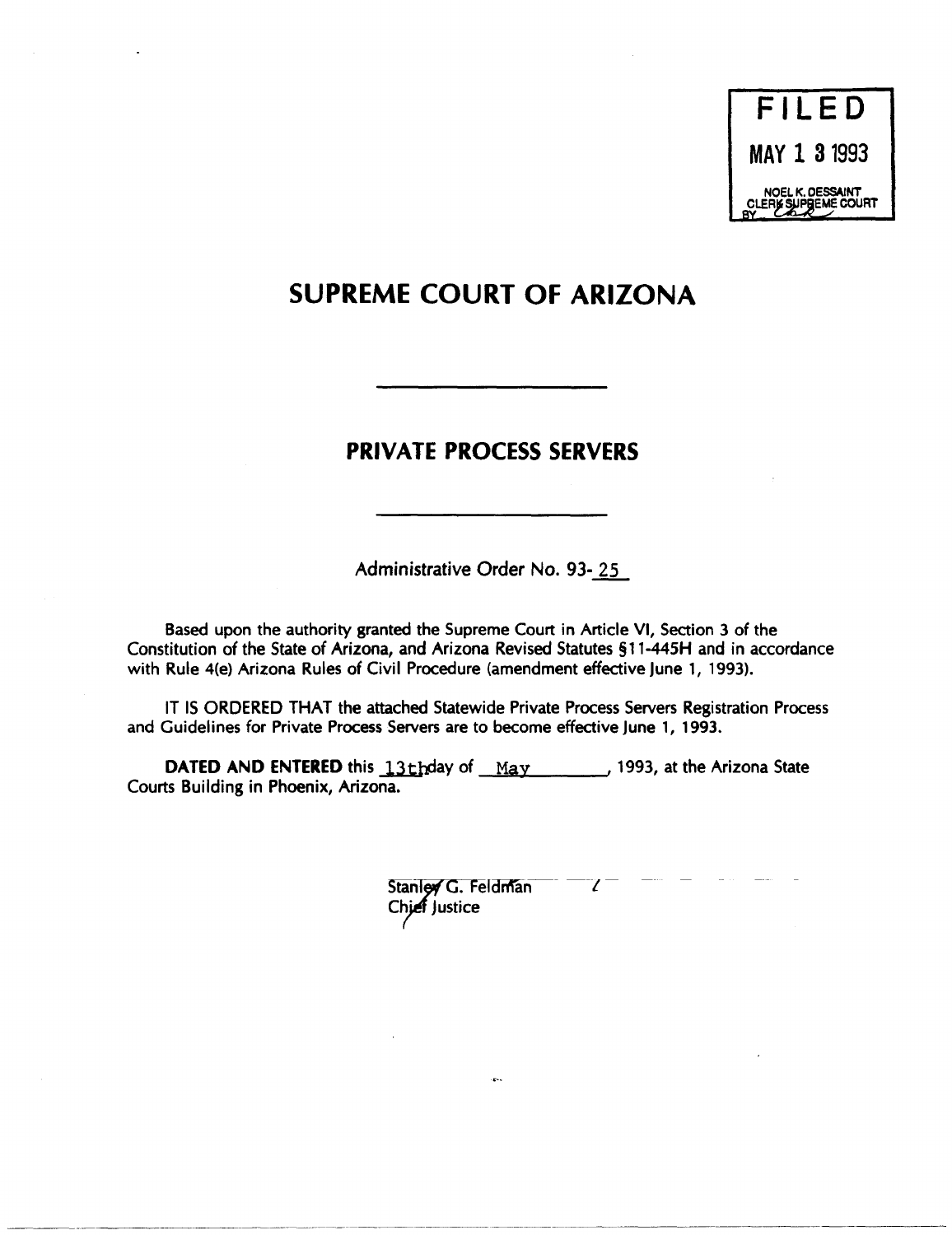# STATEWIDE PRIVATE PROCESS SERVERS REGISTRATION PROCESS

## **I. REQUESTS FOR APPLICATIONS ON OR AFTER JUNE 1, 1993**

- A. A person who wishes to be registered as a private process server pursuant to Rule 4(e) of the Arizona Rules of Civil Procedure shall do the following:
	- 1. Complete and file an application form with the Clerk of Superior Court providing the information set forth in the application form and stating that the applicant has been a bona fide resident of the State of Arizona for at least one year immediately preceding the application and that the applicant will well and faithfully serve process in accordance with the law;
	- 2. Take and successfully pass a test, the purpose of which is to demonstrate basic knowledge concerning the activity of a process server;
	- 3. Submit to fingerprinting, which fingerprinting shall be used by the Superior Court in obtaining criminal history record information from the Criminal Identification Section of the Arizona Department of Public Safety;
	- 4. Pay a fee to the Clerk of the Superior Court as authorized by law.
- B. Upon receipt of the foregoing documents, information and fee, the Superior Court Presiding Judge or designee thereof in the county where the application is filed, shall consider the information and grant or deny approval of the applicant as a private process server.
- C. The Superior Court Presiding Judge or designee, may grant an applicant provisional approval and registration after completion of the application process set forth above and pending receipt of the information requested in the criminal history record check. Upon receipt of the criminal history record information, the Presiding Judge of Superior Court or designee shall grant or withhold its nonprovisional approval. The provisional approval shall expire 90 days after it is granted unless this time period is extended at the discretion of the Presiding Judge of Superior Court or designee. The granting of provisional approval shall authorize the person to serve in the capacity of a private process server for any court of the State anywhere in the State.
- D. If the applicant is approved, the applicant shall be registered with the Clerk of Superior Court as a private process server until such approval is withdrawn by the Presiding Judge or designee. Such approval shall be for a period of three years from the date the approval is granted. As part of the approval process, an identification card shall be issued to the applicant.

. ~~-----~.---------------- -----~--------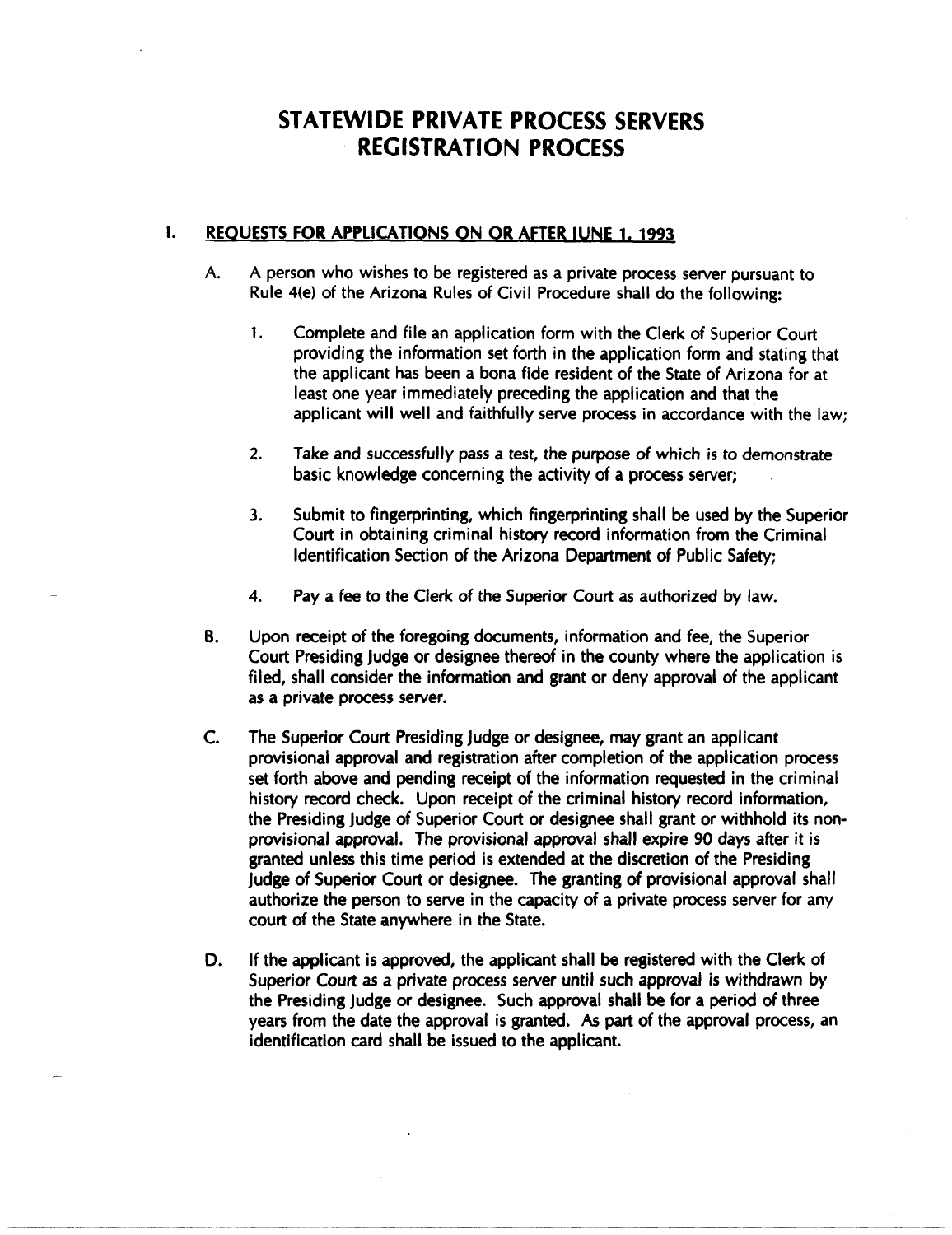### II. APPLICATIONS IN PROCESS

Persons who have filed an application for approval or renewal, together with the required fee, in any county prior to June 1, 1993, and who are approved thereafter, shall file an application for renewal no later than May 31, 1994, to have authority to continue to serve process;

### III. REGISTERED AND APPROVED

- A. All private process servers who are registered and approved in any county as of May 31, 1993, shall file an application for renewal no later than May 31, 1994, or the expiration of their current approval, whichever occurs first, to have authority to continue to serve process.
- B. All private process servers who are registered and approved in any county as of May 31, 1993, or who have filed an application for approval or renewal, together with the required fee, prior to June 1, 1993, and who are approved thereafter, shall have statewide authority to serve process, shall be governed by the terms of the Statewide Guidelines for Private Process Servers and shall be subject to all other terms and conditions of this Administrative Order.

## IV. PRIVATE PROCESS SERVERS RENEWAL

If a private process server wishes to renew the approval, no earlier than 60 days prior to the expiration of the current approval, the private process server shall:

- 1. Complete and file with the Clerk of Superior Court which issued the initial approval a renewal application providing the information set forth in the renewal application form;
- 2. Pay a fee to the Clerk of the Superior Court as authorized by law;
- 3. Submit to fingerprinting, which fingerprinting shall be used by the Superior Court in obtaining criminal history record information from the Criminal Identification Section of the Arizona Department of Public Safety.

## V. COMPLAINTS AND DISCIPLINARY MATTERS

-------~ ------ ~- ----- --- ~----- -~~---

Any action and/or orders regarding complaints or disciplinary matters made concerning a private process server registered pursuant to the provisions of this Order and Rule 4(e) Arizona Rules of Civil Procedure, shall take place in the County where the basis for the complaint or discipline occurred. Any action taken affecting a private process server's approval to serve process shall have the same effect statewide.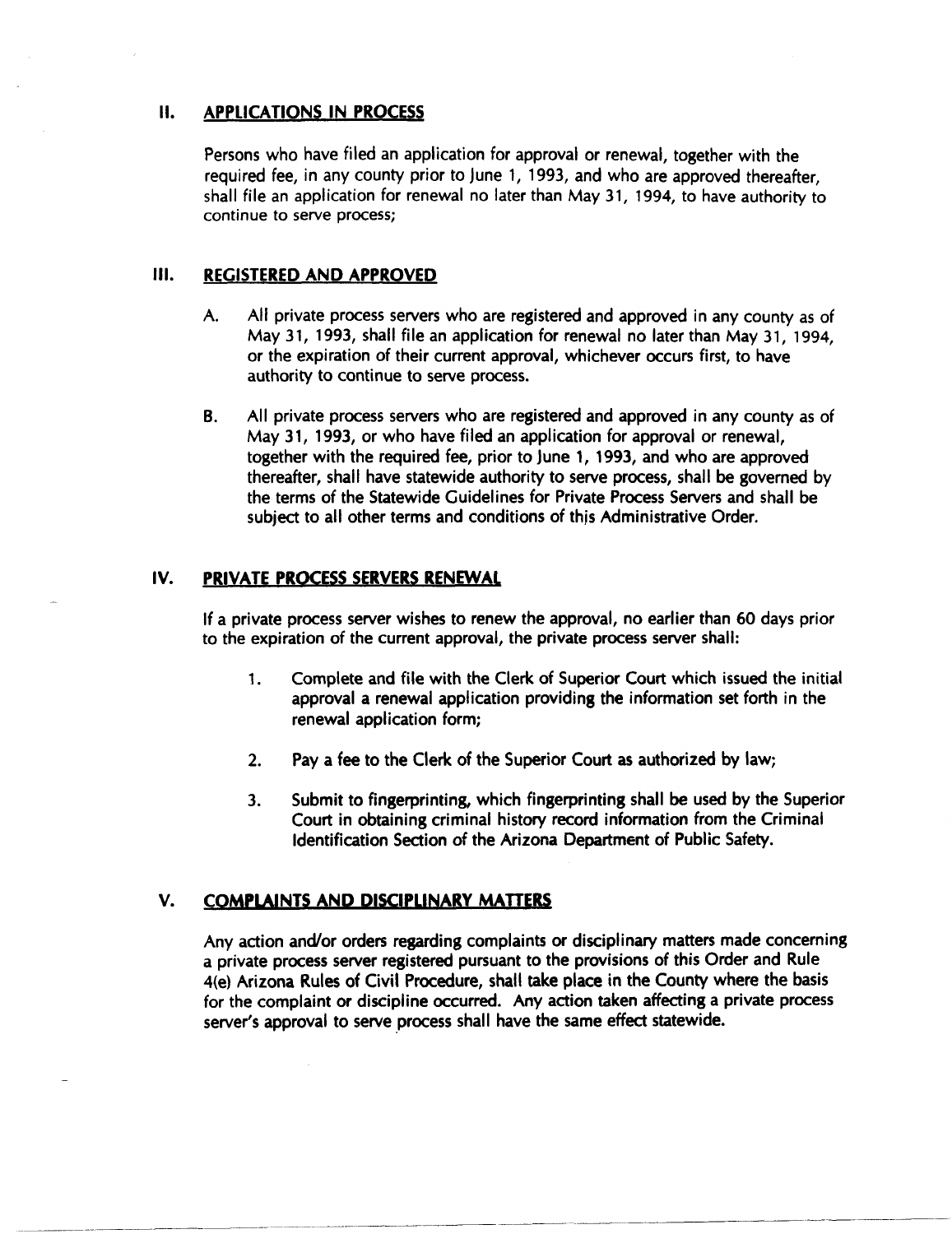## GUIDELINES **FOR** PRIVATE PROCESS SERVERS

#### I. ADMINISTRATIVE

#### A. Notification

- 1. I will notify in writing the Clerk of Superior Court in the county where I initially registered of any address, telephone number or employer changes within 15 days of the event.
- 2. I will notify in writing, the Clerk of Superior Court in the county where I initially registered if my registration card is lost or stolen.

#### B. RenewallFees

- 1. I will reapply for approval as a private process server no earlier than 60 days prior to the expiration of the current registration.
- 2. I understand all fees paid in connection with my efforts to receive approval as a private process server are non-refundable.

#### II. PROFESSIONAL RESPONSIBILITIES

#### A. Service/Identification

- 1. I understand that my obligation is to faithfully serve process in accordance with the law.
- 2. I understand I am not an employee of the court. My approval as a Private Process Server does not itself make me a peace officer. The only official process server identification, which I will carry. is the provisional or non-provisional identification issued by the court. I will carry it with me when serving process. In addition, I may also carry an identification card furnished by my employer and/or certification issued by the Arizona Process Servers Association.
- 3. I will not create, carry or display any type of identification, letterhead, business card, vehicle display or other item that would lead a reasonable person to believe I am a peace officer or other government official, unless I am in fact a certified police officer or government employee or official.

#### B. Government Employee Process Server

1. If I am a government employee process server, I understand I may carry any employer-issued identification, in addition to the provisional or non-provisional registration issued by the court, that accurately identifies me as a government employee process server.